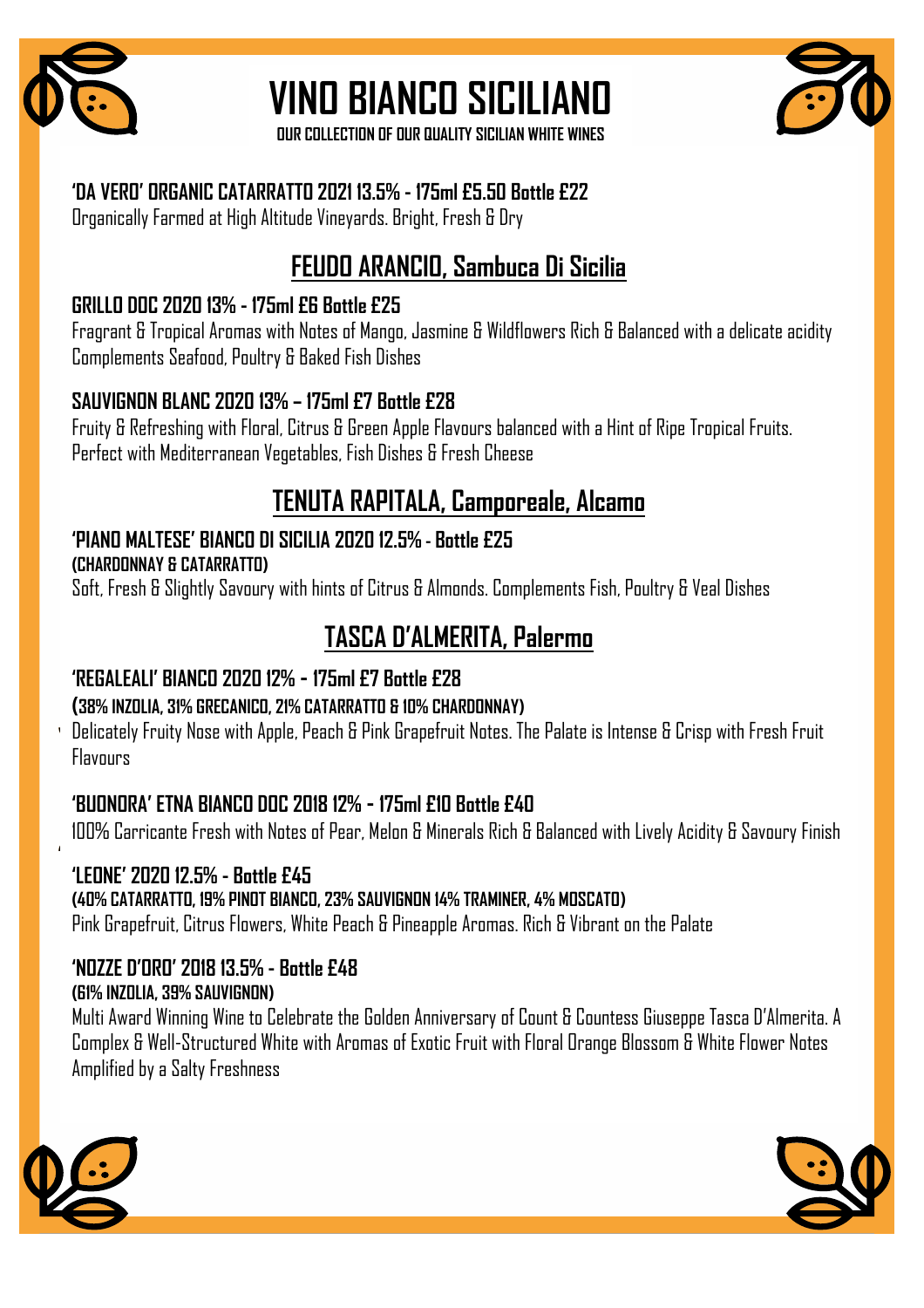

# **VINI ROSÉ E SPUMANTE**



Our Collection of Quality Sicilian Rosé Wines & Italian Bubbles

## **ROSÉ WINES**

#### LAMURA - ROSÉ 2018 12% - 175ML £5 BOTTLE £19.50

Made from Organically Grown Red Varieties. A Vibrant Bouquet, Reminiscent of Strawberries. Balanced by a Fresh Fruity Palate

#### 'ROSAMMURI', ROSATO 2020 12.5% - BOTTLE £24

From the Nerello Mascalese Grapes, Incredibly Light, Dry Rosé Wine with Floral Hints & Fresh Fruity Flavours. Compliments Arancini **& Fish Dishes** 

#### REGALEALI - LE ROSÉ 2020 12.5% 175ML - £7 BOTTLE £28.50

100% Nerello Mascalese Crisp, Balanced & Full of Flavour with Notes of Strawberry & Cherry & Aromas of Fresh Spring Flowers

#### 'SUL VULCANO' ETNA ROSATO 2020 12.5% - BOTTLE £48 RATED IN THE TOP 6 WORLDWIDE ROSÈ...BEST VINTAGE 2020

Tastes of Plum & Pink Grapefruit. Compliments White Meats, Fresh Cheeses, Vegetables & Dishes of Asian Style

## **AWARD WINNING WINE FROM DONNA FUGATA, SICILIA**

#### 'DOLCE GABBANA' ROSÈ SICILIA 2020 12% - BOTTLE £60 **VALENTINES SPECIAL OFFER - TO TAKE AWAY IN GIFT BOX ESD**

Blend of Nerello Mascalese & Ancient Nocera Grapes a Beautiful Rosé Wine with Tastes of Jasmine, Strawberry, Peach & Bergamot. **Compliments Delicate Fish Dishes** 

## **SPARKLING WINES**

#### HOUSE PROSECCO 11% - 175ml COPPA £6.50 BOTTLE £25

Dry, Fresh, Delicate & Fruity

#### GRAN ROSÉ - VIND SPUMANTE BRUT 11.5% - 175ml COPPA £7 BOTTLE £25

A Sparkling Rosé with a Delicate Red Fruit Scent

#### FERRO 13 'THE BOSS' PROSECCO DOC MILLESSIMATO 11.5% - BOTTLE £32

Extra Dry with a Fresh, Fruity & Floral Bouquet & Light Mousse Like Bubbles

## **FRANCIACORTA**

#### **ITALY'S RIVAL TO CHAMPAGNE**

#### MILLEDI BRUT 100% CHARDONNAY 12.5% - BOTTLE £45

Fresh & Elegant with Fine Mousse Bubbles and Complex Flavours of White Flowers, Citrus & Buttery Brioche

#### 'SATEN' BRUT 95% CHARDONNAY 5% PINOT NERO 12.5% - BOTTLE £48

Stunning Metodo Classico with Lively Persistent Bubbles Easy Drinking with Hints of White Flowers, Hazelnuts & Golden Apples.

#### ROSÉ BRUT 100% PINOT NERO 12.5% - BOTTLE £48

Stunning Metodo Classico with a Natural Pink Colour. Aged on Lees for 3 Years. Soft & Round with Flavours of Fresh Berries & Currants